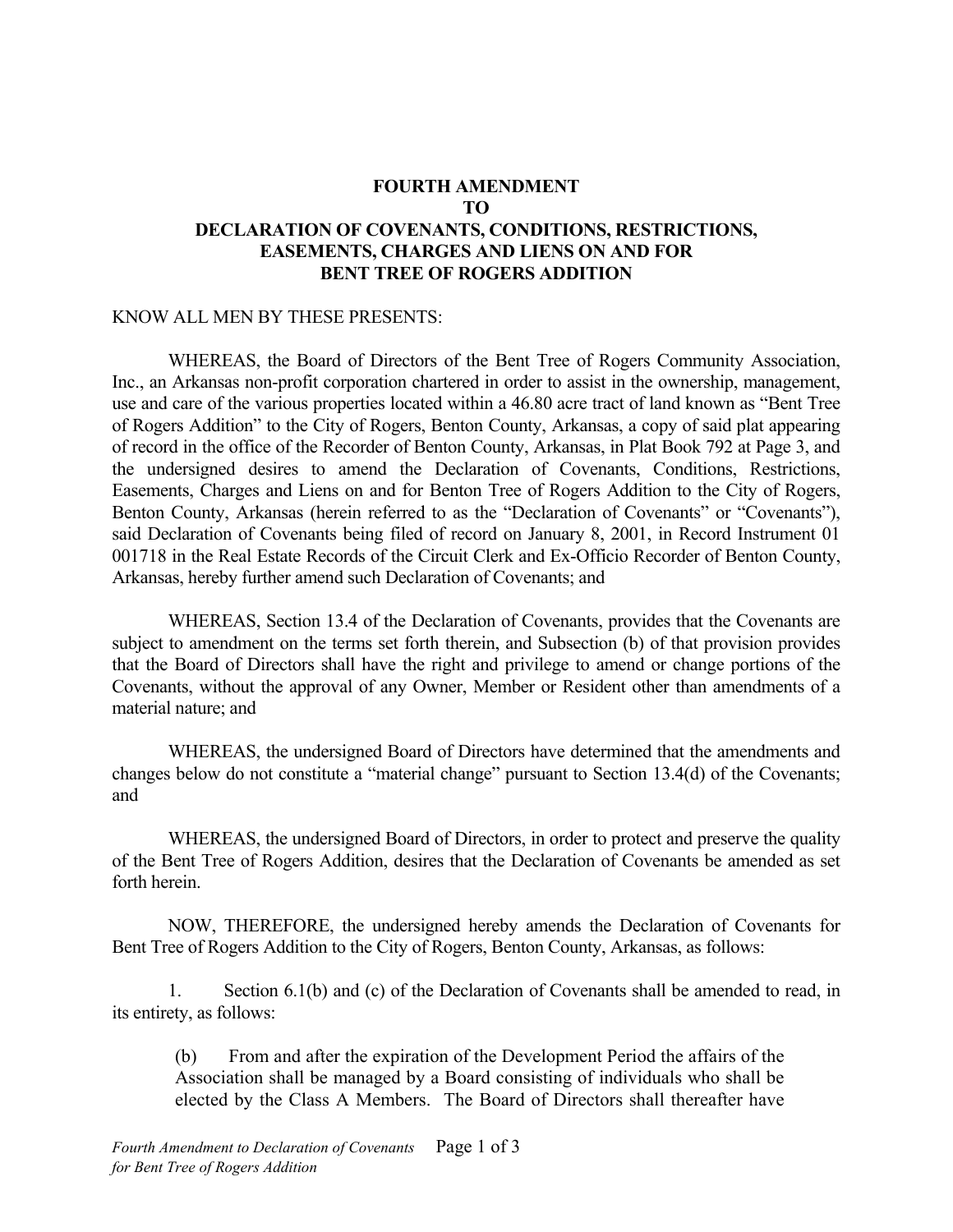the ability to determine the number of individuals who shall comprise the Board, but at no time shall the Board consist of fewer than three (3) in number and not to exceed nine (9) Directors. The Board shall have the power to set forth regulations and procedures relating to the increase or decrease of the number of individuals that comprise the Board. No decrease in the number of Directors shall have the effect of shortening the term of any incumbent Director or cause the number of Directors to be fewer than three (3).

(c) The Directors shall be Members of the Association. Other than the constitution of the initial Board to be elected immediately following the expiration of the Development Period, Directors shall be elected for three (3) year terms of office and shall serve until their respective successors are elected and qualified. The terms of office for the Directors constituting the initial Board elected immediately following the expiration of the Development Period shall be staggered so that the Directors' terms shall be staggered so that one-third (1/3), or as close to one-third (1/3) as possible, of the Directors shall have a term of one (1) year, the second one-third  $(1/3)$  of the Directors shall have a term of two  $(2)$ years and the final one-third  $(1/3)$  of Directors shall have a term of three  $(3)$ years. Any vacancy which occurs in the Board, by reason of death, resignation, removal, or otherwise of a Director, may be filled at any meeting of the Board by the affirmative vote of a majority of the remaining Directors. Any Director elected to fill a vacancy shall serve in such capacity until the expiration of the term of the Director whose position he or she was elected to fill.

2. Section 9.11(a) of the Declaration of Covenants shall be amended to read, in its entirety, as follows:

(a) No noxious or offensive activity or pollution affecting sight/sound/smell, as determined by the RARC or Board, shall be conducted or permitted on any portion of the Addition. Excluding activities of the Declarant and bona-fide homebuilders no direct sales activities, individual, member, owner or resident garage sales, yard sales, patio sales, flea markets, bazaars, sample sales or similar activities shall be conducted on any portion of the Addition. This provision shall not apply to a common neighborhood garage sale, which shall be authorized and regulated by the Association.

3. This Fourth Amendment to Declaration of Covenants, Conditions, Restrictions, Easements, Charges and Liens on and for Benton Tree of Rogers Addition to the City of Rogers, Benton County, Arkansas, shall be deemed effective immediately as of the execution hereof.

4. Except as specifically amended herein, the Declaration of Covenants, Conditions, Restrictions, Easements, Charges and Liens on and for Benton Tree of Rogers Addition to the City